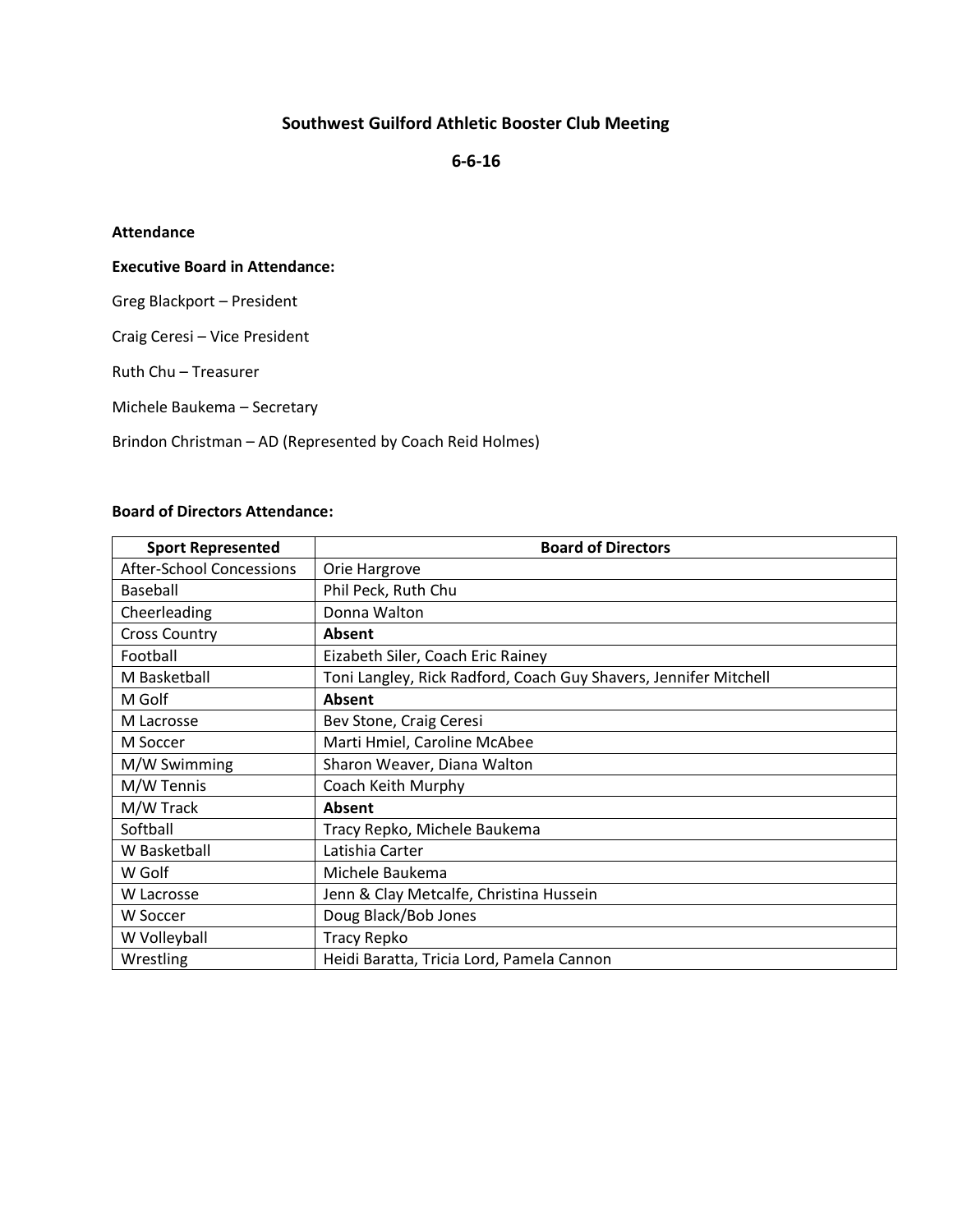#### **Announcement and Celebrations:**

2016/2017 Executive Board was introduced. Craig & Melani Ceresi were awarded the George Pope award for their tireless dedication to Southwest Athletics. Members thanked Greg Blackport for his efforts to improve our financial reporting this year. Members thanked Coach Keith Murphy for creating the team slide show for the banquet. 8 out of 9 spring sports had state playoff bids - Men's Lacrosse made it to the 3<sup>rd</sup> round of the state playoffs, Men's Tennis was in the final 8 of state playoff's, Baseball and Softball made it to the 3<sup>rd</sup> round of state playoffs,

In swimming, Girls went 12-0, boys went 11-1 on the season and won conference champs. Makena Markert was regional champ in breaststroke and Ben Barden was regional champ in the individual medley. 22 swimmers to regional champs and 11 to states.

Piedmont Triad 4A All-Conference Teams:

Men's Tennis – Steve Michael, Noah Price, Tim Thompson, Hayden Hmiel

Women's Soccer – Cameron France, Brianna O'Connnor, Demi Hackney, Cori May, Mickayla Green

Men's Golf – Sean Hardy, Bobby Gold, Chase Sells

Women's Lacrosse – Julie Crooks, Holly Shields, Katherine Henriques

Men's Lacrosse – Will Hasinger, Justin Matthews, Anthony Sohan, Spencer Stringfellow

Men's Track – Nolan Patrick, Isiah Bradford, Jamar Plunkett, Connor Ayers, Kobe Brown, Travis Leach

Men's Baseball – Kyle Blendinger, Jacob Edwards, Garrison Thornton, Tom Grose, Pattrick Callaghan

Women's Track – Cecelia Marenick, Jada Bradley, Nicole Barnes, Morgan Powell, Mandi Hamouda, Alexandra Holland, Maya Whitaker

Softball – Caitlin Prochnow, Trinity Smith, Nico Wilson, Dani Wilson

Piedmont Triad 4A Player of the Year – Mickayla Green, Kyle Blendinger – Pitcher of the year & News and Record Player of the year

# **Secretary's Report**

The minutes from 5-2-16 were submitted and approved. Additionally it was decided that minutes will be emailed to board members prior to monthly meetings and will be available online under the Booster Club tab on cowboysports.org

# **Treasurer's Report**

Treasurer's report was submitted and approved. A few highlights were shared:

\$208,864.00 of combined revenue was generated by all clubs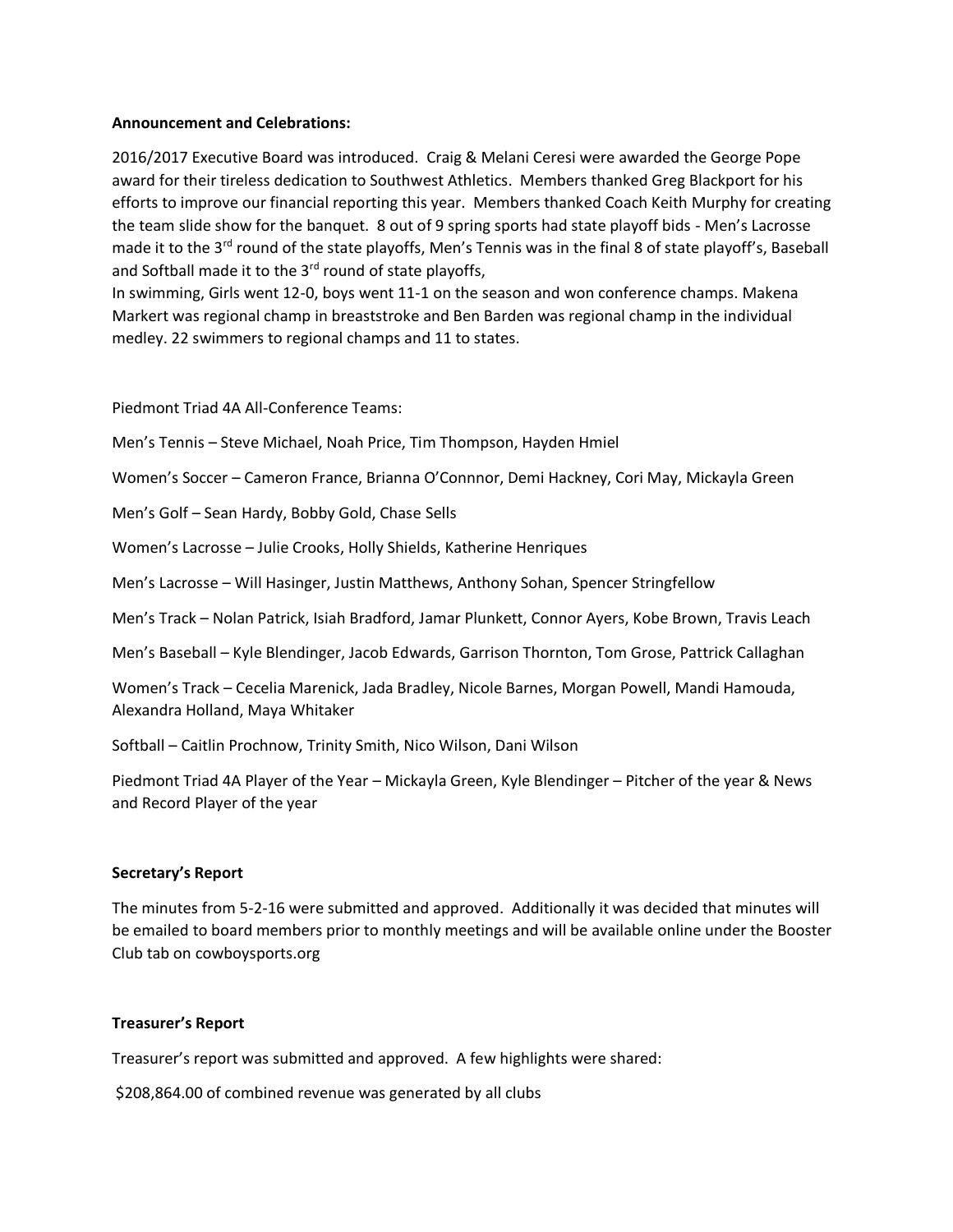Club bank balances from last year to this year have gone up \$42,000.00

Clubs must finalize their annual reports, budgets, proposed 16/17 budgets, reconcile bank accounts no later than June 30, 2016 so that we can close out the year. Additionally, if clubs are seeking tax refunds for expenditures purchased by check or debit card, receipts must be attached (in Quickbooks) no later than June 30, 2016. If your club has completed all transactions for fiscal year July 1 2015 – June 30 2016; please notify Ruth Chu that your year has concluded and he can close out the tax year for club.

After-School Concessions made \$1,200.00 in May

May 3 – June 6 2016 Transaction Report is attached for review

Athletic Director Report:

Coach Reid Holmes represented Coach Brindon Christman in his absence. Coach Holmes thanked all members for their continued support and commitment to SWGHS Athletics. Coach Holmes reported that the Spring Physical program was very successful netting \$860.00

Coach Holmes requested up to \$5,000.00 be approved from the main AD budget for field maintenance & repairs to the Football/Lacrosse/Jets practice field, main events field and the elementary school field. Motion approved.

Coach Guy Shavers discussed repair needs for the Old Gym. They include bleacher repairs, goal repairs and floor repairs. It is uncertain who is responsible for these repairs because it is an indoor facility need. Coach Christman will be given this request for follow-up. Coach Shavers will document all needs and submit it to coach Christman.

The East Football Team will practice at SW this summer. SW's Colton Weeks will be among the players.

East/West Basketball Team will practice at SW this summer. SW's Kaymon Mitchell will be among the players.

Friday June 10 @ 7:00 p.m. in Coggins gym will be a retirement open house to honor Principal Alan Parker. Everyone is invited.

Old Business:

The following are subcommittee open positions and need to before school starts:

Reverse Raffle Chair

Membership (Executive Board Position)

Capital Improvement Campaign